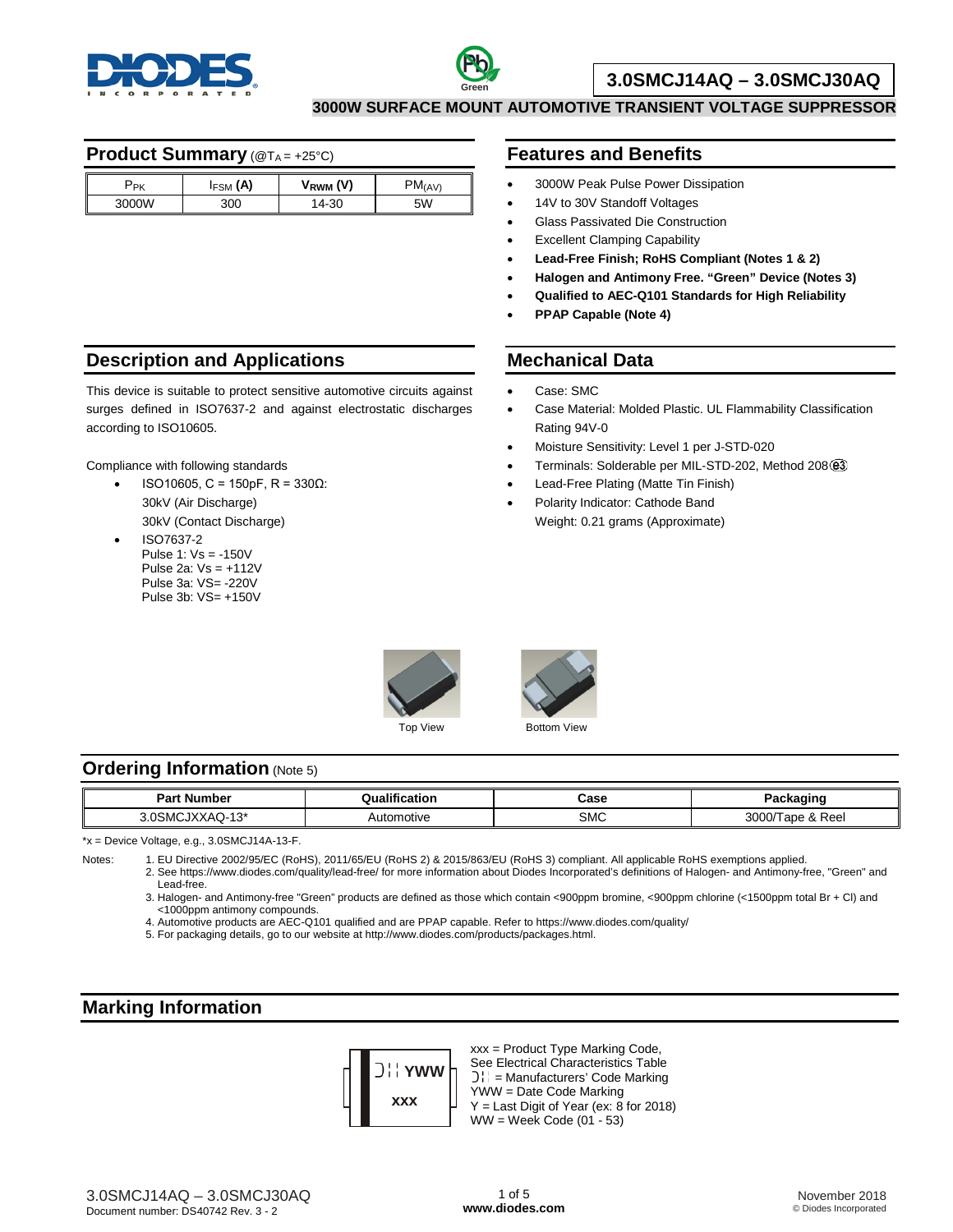

# **Maximum Ratings** (@TA = +25°C, unless otherwise specified.)

Single phase, half wave, 60Hz, resistive or inductive load. For capacitive load, derate current by 20%.

| <b>Characteristic</b>                                                                               | Symbol          | Value | Unit |
|-----------------------------------------------------------------------------------------------------|-----------------|-------|------|
| Peak Pulse Power Dissipation (Note 6)                                                               | P <sub>PK</sub> | 3000  | W    |
| Peak Forward Surge Current, 8.3ms<br>Single Half Sine Wave Superimposed on Rated Load (Notes 7 & 8) | <b>IFSM</b>     | 300   |      |

#### **Thermal Characteristics**

| <b>Characteristic</b>       | <b>Symbol</b> | Value           | Unit    |  |
|-----------------------------|---------------|-----------------|---------|--|
| Operating Temperature Range |               | $-55$ to $+150$ | $\circ$ |  |
| Storage Temperature Range   | l STG         | $-55$ to $+175$ | $\circ$ |  |

#### **Electrical Characteristics** (@T<sub>A</sub> = +25°C unless otherwise specified.)

| <b>Part Number</b> | Reverse<br><b>Standoff</b><br>Voltage | <b>Breakdown</b><br>Voltage<br>$V_{BR} \n\circledR$ I <sub>T</sub> (Note 9) |            | Test<br>Current | Max.<br>Reverse<br>Leakage<br>@ V <sub>RWM</sub> | Max<br>Clamping<br>Voltage<br>@ I <sub>PP</sub><br>(Note 12) | <b>Max Peak</b><br><b>Pulse</b><br>Current<br><b>I</b> PP | <b>Typical Total</b><br>Capacitance<br>(Note 11) | <b>Marking Code</b> |
|--------------------|---------------------------------------|-----------------------------------------------------------------------------|------------|-----------------|--------------------------------------------------|--------------------------------------------------------------|-----------------------------------------------------------|--------------------------------------------------|---------------------|
| See Note 10        | V <sub>RWM</sub> (V)                  | Min (V)                                                                     | Max<br>(V) | $I_T(mA)$       | $I_R(\mu A)$                                     | $V_C(V)$                                                     | (A)                                                       | $C_T(pF)$                                        |                     |
| 3.0SMCJ14AQ        | 14.0                                  | 15.60                                                                       | 17.2       | 1.0             | 5.0                                              | 23.2                                                         | 129.3                                                     | 3500                                             | <b>HEK</b>          |
| 3.0SMCJ20AQ        | 20.0                                  | 22.20                                                                       | 24.5       | 1.0             | 5.0                                              | 32.4                                                         | 92.6                                                      | 3300                                             | <b>HEV</b>          |
| 3.0SMCJ22AQ        | 22.0                                  | 24.40                                                                       | 27.0       | 1.0             | 5.0                                              | 35.5                                                         | 84.5                                                      | 3000                                             | <b>HEX</b>          |
| 3.0SMCJ24AQ        | 24.0                                  | 26.70                                                                       | 29.5       | 1.0             | 5.0                                              | 38.9                                                         | 77.1                                                      | 3000                                             | <b>HEZ</b>          |
| 3.0SMCJ28AQ        | 28.0                                  | 31.10                                                                       | 34.4       | 1.0             | 5.0                                              | 45.4                                                         | 66.1                                                      | 1800                                             | <b>HFG</b>          |
| 3.0SMCJ30AQ        | 30.0                                  | 33.30                                                                       | 36.8       | 1.0             | 5.0                                              | 48.4                                                         | 62.0                                                      | 1700                                             | <b>HFK</b>          |

Notes: 6. Non-repetitive current pulse per Figure 4 and derated above  $T_A = +25^\circ \text{C}$  per Figure 1. 7. Mounted on 8.00mm<sup>2</sup> (0.013mm thick) land areas.

8. Measured with 8.3ms single half sine-wave. Duty cycle = 4 pulses per minute maximum.

9.  $V_{BR}$  measured with IT current pulse = 10ms  $\sim$  15 ms.

10. Additional voltages may be available upon request. Please contact the Diodes Incorporated sales department for assistance.

11.  $V_R = 0V$ ,  $f = 1M\overline{H}z$ 

12. Per 10 × 1000μs waveform. See Figure 2.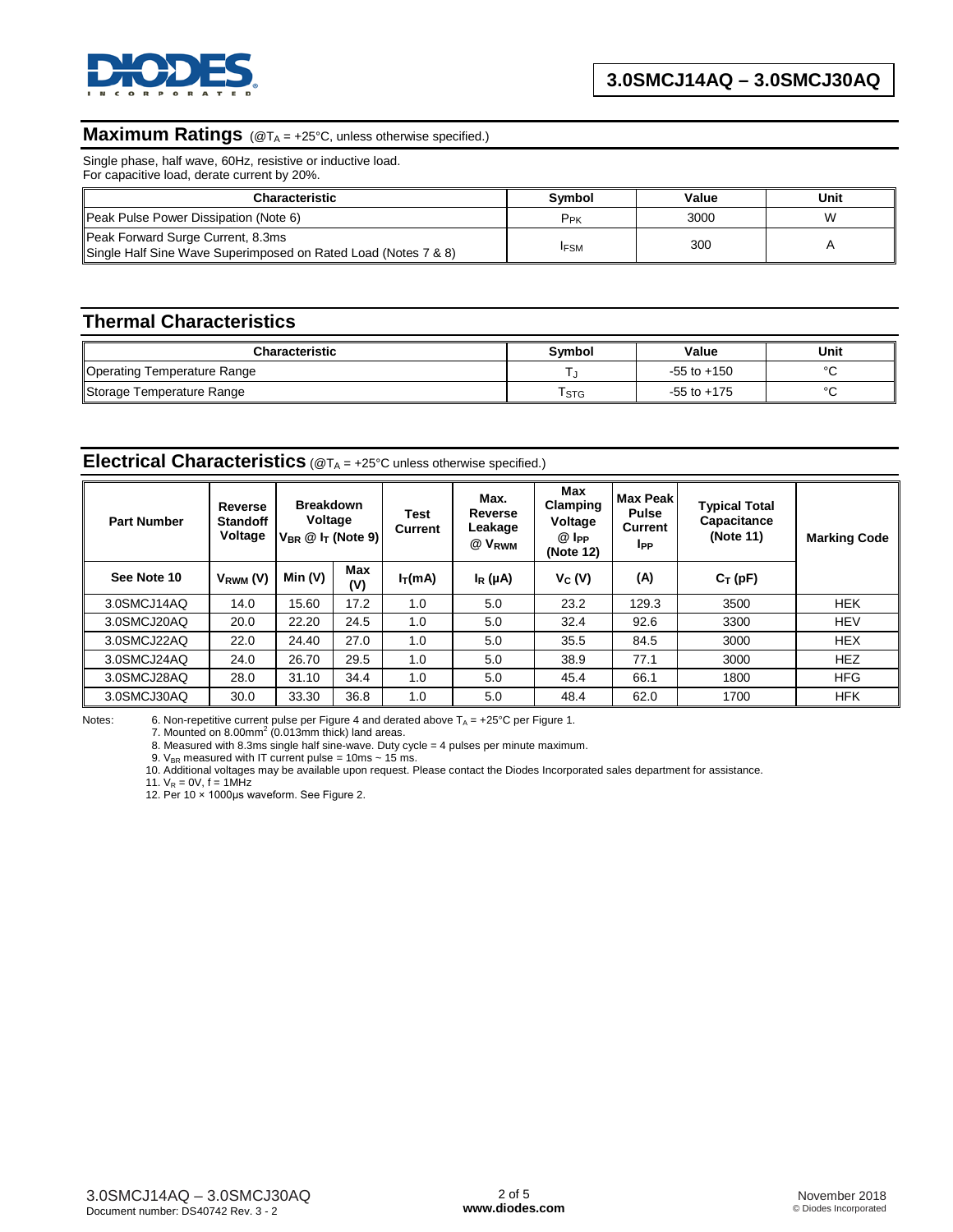



**3.0SMCJ14AQ – 3.0SMCJ30AQ**

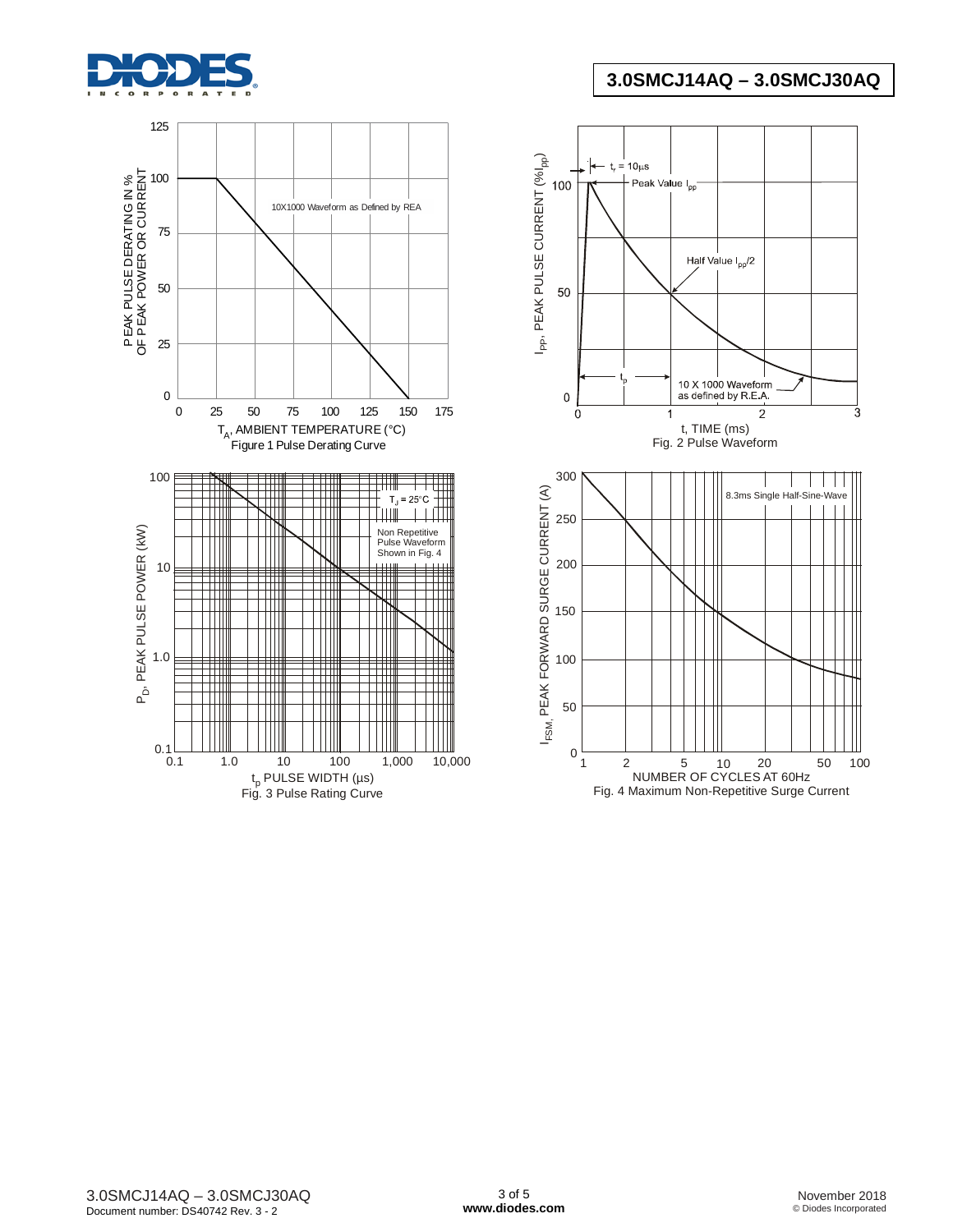

# **Package Outline Dimensions**

Please see [http://www.diodes.com/package-outlines.html fo](http://www.diodes.com/package-outlines.html)r the latest version.



| SMC           |      |      |  |  |
|---------------|------|------|--|--|
| Dim           | Min  | Max  |  |  |
| A             | 5.59 | 6.22 |  |  |
| в             | 6.60 | 7.11 |  |  |
| C             | 2.75 | 3.18 |  |  |
| D             | 0.15 | 0.31 |  |  |
| E             | 7.75 | 8.13 |  |  |
| G             | 0.10 | 0.20 |  |  |
| н             | 0.76 | 1.52 |  |  |
|               | 2.00 | 2.50 |  |  |
| Dimensions in |      |      |  |  |

# **Suggested Pad Layout**

Please see [http://www.diodes.com/package-outlines.html fo](http://www.diodes.com/package-outlines.html)r the latest version.



| <b>Dimensions</b> | Value<br>(in mm) |
|-------------------|------------------|
| c                 | 6.90             |
| G                 | 4.40             |
| x                 | 2.50             |
| Χ1                | 9.40             |
|                   | 3.30             |

**SMC**

**SMC**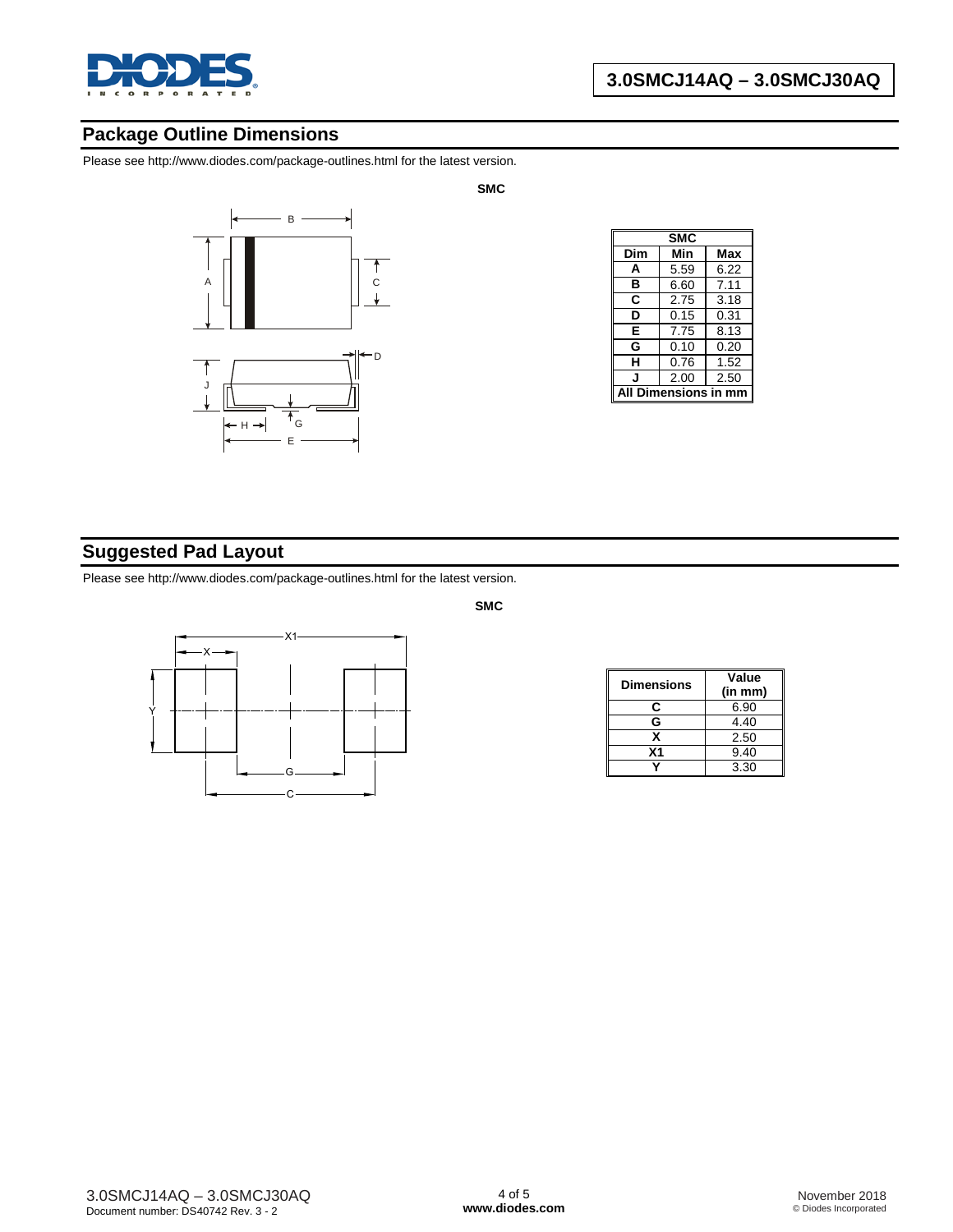

#### **IMPORTANT NOTICE**

DIODES INCORPORATED MAKES NO WARRANTY OF ANY KIND, EXPRESS OR IMPLIED, WITH REGARDS TO THIS DOCUMENT, INCLUDING, BUT NOT LIMITED TO, THE IMPLIED WARRANTIES OF MERCHANTABILITY AND FITNESS FOR A PARTICULAR PURPOSE (AND THEIR EQUIVALENTS UNDER THE LAWS OF ANY JURISDICTION).

Diodes Incorporated and its subsidiaries reserve the right to make modifications, enhancements, improvements, corrections or other changes without further notice to this document and any product described herein. Diodes Incorporated does not assume any liability arising out of the application or use of this document or any product described herein; neither does Diodes Incorporated convey any license under its patent or trademark rights, nor the rights of others. Any Customer or user of this document or products described herein in such applications shall assume all risks of such use and will agree to hold Diodes Incorporated and all the companies whose products are represented on Diodes Incorporated website, harmless against all damages.

Diodes Incorporated does not warrant or accept any liability whatsoever in respect of any products purchased through unauthorized sales channel. Should Customers purchase or use Diodes Incorporated products for any unintended or unauthorized application, Customers shall indemnify and hold Diodes Incorporated and its representatives harmless against all claims, damages, expenses, and attorney fees arising out of, directly or indirectly, any claim of personal injury or death associated with such unintended or unauthorized application.

Products described herein may be covered by one or more United States, international or foreign patents pending. Product names and markings noted herein may also be covered by one or more United States, international or foreign trademarks.

This document is written in English but may be translated into multiple languages for reference. Only the English version of this document is the final and determinative format released by Diodes Incorporated.

#### **LIFE SUPPORT**

Diodes Incorporated products are specifically not authorized for use as critical components in life support devices or systems without the express written approval of the Chief Executive Officer of Diodes Incorporated. As used herein:

A. Life support devices or systems are devices or systems which:

- 1. are intended to implant into the body, or
- 2. support or sustain life and whose failure to perform when properly used in accordance with instructions for use provided in the labeling can be reasonably expected to result in significant injury to the user.
- B. A critical component is any component in a life support device or system whose failure to perform can be reasonably expected to cause the failure of the life support device or to affect its safety or effectiveness.

Customers represent that they have all necessary expertise in the safety and regulatory ramifications of their life support devices or systems, and acknowledge and agree that they are solely responsible for all legal, regulatory and safety-related requirements concerning their products and any use of Diodes Incorporated products in such safety-critical, life support devices or systems, notwithstanding any devices- or systems-related information or support that may be provided by Diodes Incorporated. Further, Customers must fully indemnify Diodes Incorporated and its representatives against any damages arising out of the use of Diodes Incorporated products in such safety-critical, life support devices or systems.

Copyright © 2018, Diodes Incorporated

#### **[www.diodes.com](http://www.diodes.com)**